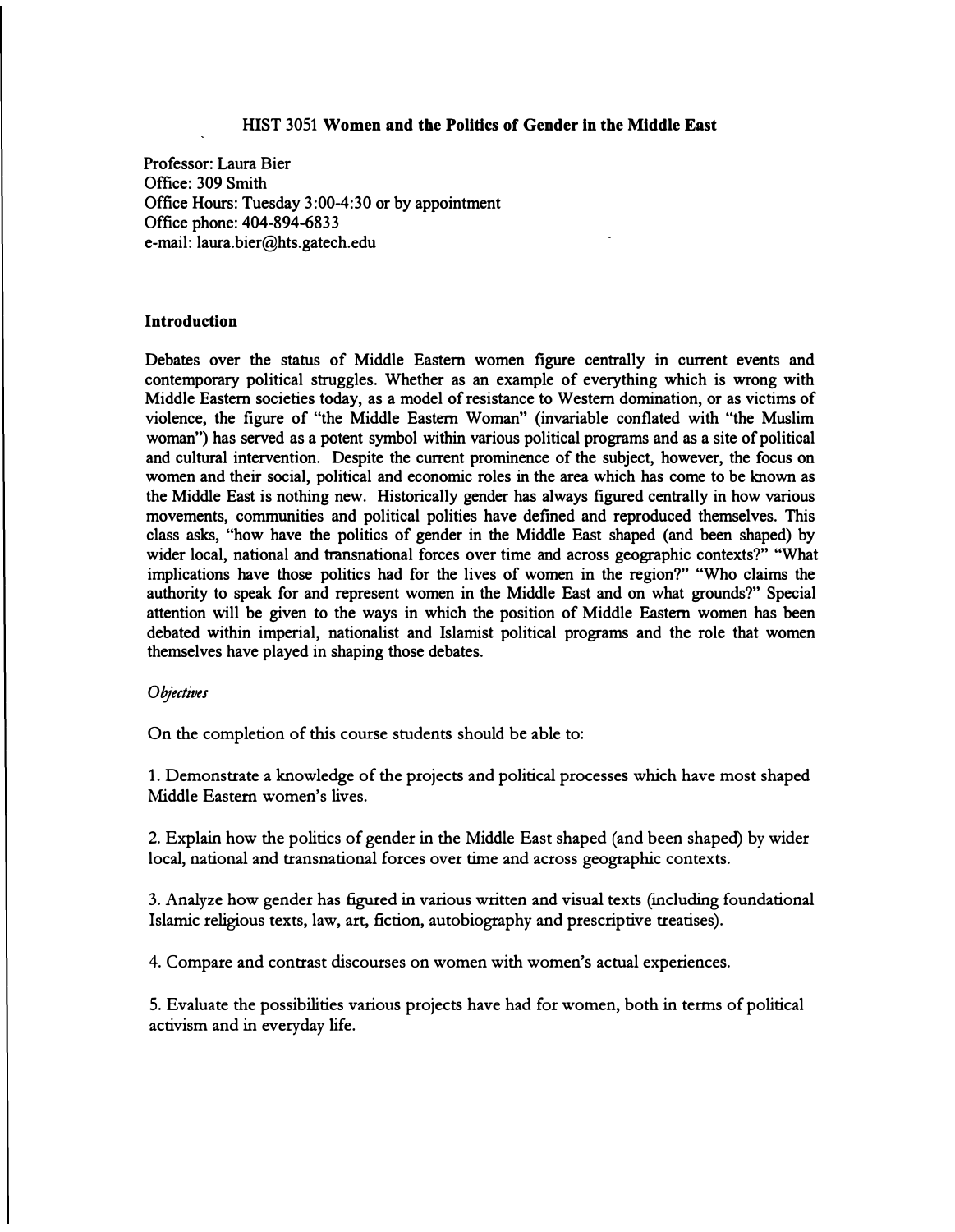**6. Think critically about the production of knowledge about Middle Eastern women and what sorts of purposes and interests that knowledge serves.**

**Required Texts (Available at the Engineers Bookstore)** 

**Leila Ahmed:** *Women and Gender in Islam: Historical Roots of a Modern Debate*  **Amina Wudud:** *TheQu'ran and Women*  **Fatima Mernissi:** *Dreams of Trespass*  **Latifa Zayyat:** *The Open Door*  **Afsat N afissi:** *Reading Lolita in Tehran* 

**Supplementary materials: Other required readings ( designated by an \*) are available on WebCT** 

**Grading** 

**Participation and Attendance: 20% Group presentations: 10% Book Reports: On** *Dreams of Trespass, The Open Door* **and** *Reading Lolita in Tehran:* **30% In Class Midterm: 20% Take home final: 20%** 

# **Policy on Lateness and Attendance**

You are allowed three unexcused absences. For all other absences you must provide a **written, official excuse, such as a note from a doctor in the case of illness or an obituary, funeral notice or death certificate in the case of a death in the family. For every unexcused absence after the third you will lose half of a letter grade from your participation. You are also responsible for coming to class on time.** If **you come to class after I've taken attendance, you will be counted absent.** If **you know you may have to be late for a particular class, let me know ahead of time.** If **you know you have circumstances which will regularly make you a few minutes late, come and see me and we can work something out** 

# **Honor Code**

**Students in this class will be expected to abide by the Georgia Tech Honor Code and avoid any instance of academic misconduct, including but not limited to the substitution of material that is wholly or substantially identical to that created or published by another individual or individuals; false claims of performance or work submitted by the student; possessing, using, or exchanging** *improper!J* **acquired written or verbal information in preparation for, or in writing, an exam or paper.** If **you have any questions, please consult with me and read the Honor Code, which is available at: www.deanofstudents.gatech.edu/Policy/ code.in.sections.htm# AHC .** 

## **Accommodations for Disabilities**

If you have learning needs that require some adaptations for you to succeed in this course, please contact Disability Services (http://disabilityservices.gatech.edu/). We can arrange to accommodate your learning needs based on their recommendations.

# **Group Presentations**

**Group presentations are designed to let you have a bit of fun and indulge your creativity while at the same time synthesizing and applying core terms and ideas. Presentations will take place at the end of each "unit," (there are seven of them) excluding the first (you get a freebie on that one while you get settled into the course). I will hand out specific guidelines**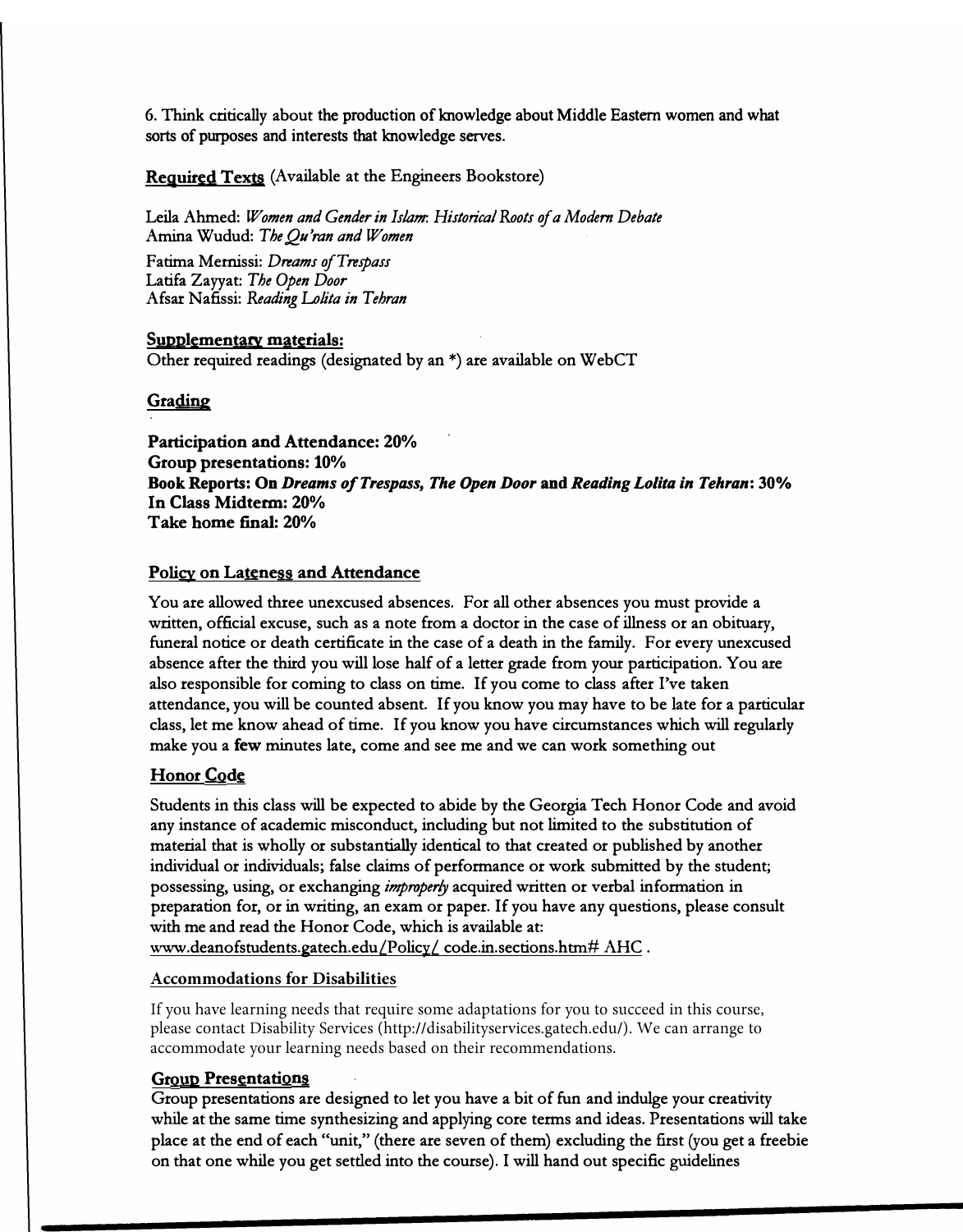**including suggestions for each group; they are suggestions only, you should feel free to make this an opportunity to delve into an issue which interests you but which we did not have the opportunity to cover in class or to present the existing material in a new way. Note: you are**  exempt from doing the response paper for the unit which you are presenting on.

# **Papers**

**You are required to write three book reports for this class, one on** *Dreams of Trespass,* **one on**  *The Open Door* **and one on** *Reading Lolita in Tehran.* **They should be five to seven pages, double spaced using 12 point font. I will give you a separate handout providing more details of how to think about the assignments closer to their due dates. In addition, you are required to write six response papers. At the end of every unit you will be responsible for writing a one page, (double spaced) response paper addressing questions which I will distribute to you [the topics for your response papers will also be available on WebCt under the heading of "assignments and handouts"] In general, while I expect you to adhere to some basic standards of grammar, spelling and presentation, these papers are more intended to give you an opportunity to reflect critically on the issues raised in lecture and in the course readings than they are to be formal writing assignments. They will be graded on a pass/fail (satisfactory /unsatisfactory) basis and will count towards your participation grade.** 

# **Participation and Classroom Conduct**

**Participation is a significant part of your grade in this class. You are expected to come to class prepared to contribute actively to classroom discussions and activities. This will not only enhance your own learning experience but the experience of your fellow students. Good participation entails not only speaking and sharing your thoughts on a regular basis, but also being considerate and respecting the views of others. To earn high points in the participation part of the final grade, students will have demonstrated their awareness of the different functions of classroom comments by:** 

- **1. varying their discussion strategies,**
- **2. considering what they say before they say it,**
- **3. taking intellectual risks, and**
- **4. always respecting the feelings of peers by not interrupting classmates while speaking and acknowledging interesting ideas.**

Any successful learning experience requires mutual respect on the part of the student and the instructor. Neither instructor nor student should be subject to others' behavior that is rude, disruptive, intimidating, or demeaning. The instructor has primary responsibility for and control over classroom behavior and maintenance of academic integrity.

Instructor responsibilities:

- Start and end class on time.
- Treat all students with courtesy and respect.
- Be open to constructive input from students in the course.
- Ensure that opportunities to participate are enjoyed equally by all students in the course.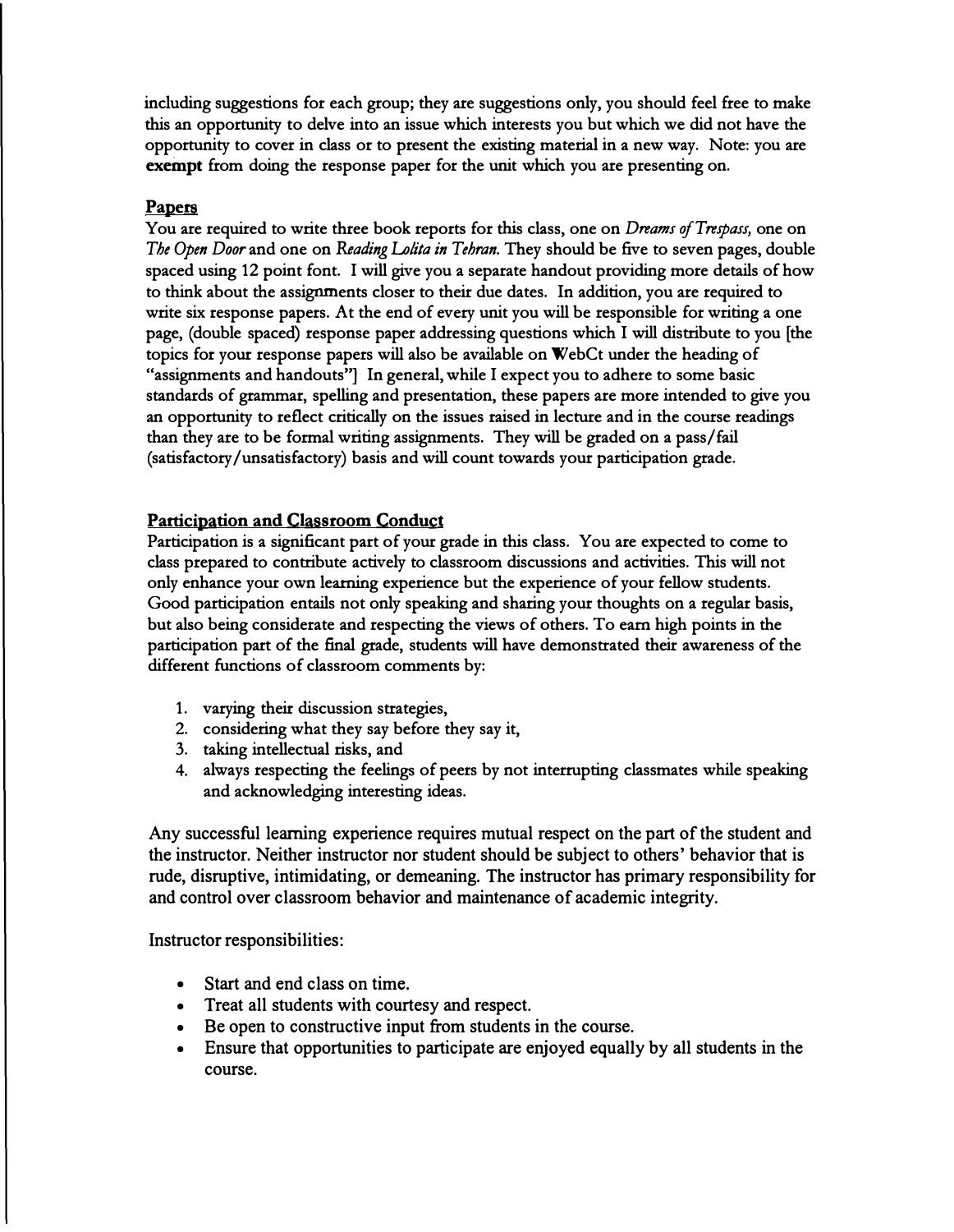Student responsibilities:

- Come to class on time, and refrain from packing up belongings before class ends.
- Turn off all electronic devices that might create a disruption in class.
- Be quiet and give full respectful attention while either instructor or another student is speaking.
- When speaking, use courteous, respectful language and keep comments and questions relevant to the topic at hand.

I expect you to fulfill your responsibilities to me and to your fellow students. By the same token, if I am not meeting my responsibilities to you I expect you to let me know. In short, let's make our classroom a comfortable space for real intellectual dialogue, where everyone has the opportunity to contribute.

## **Class Schedule**

# Aug. 22 (T) Introduction

# Aug. 24 (Th) Middle Eastern Women and the Production of Knowledge

Ahmed: 1-38

\*Eickelman: "Introduction" the Middle East 1-6;13-22 [recommended for those who have never had another Middle East course].

\*Chandra Mohanty: Under Western Eyes: Feminist Scholarship and Colonial Discourses [recommended]

**Gaze Assignment Due** 

# Part I Islam, History and the Politics of Interpretation

## Aug. 29 (T) The Rise and Spread of Islam Ahmed: 39-78

Aug. 31 (Th): Women in the Qur'an Ahmed: 79-101 Wudud: 1-15; 29-43

# Sept. 5 (T) Gender and Communities of Interpretation Wudud: 62-106. In class small group assignment: interpreting Islamic verses on Polygamy. **First Reaction paper due**

# Part II The Politics of Sex and Household: Medieval and Early Modern Societies

Sept. 7 (Th) Female Sexuality and the Organization of Society \*Lutfi: Manners and Customs of the 14<sup>th</sup> Century Cairene Women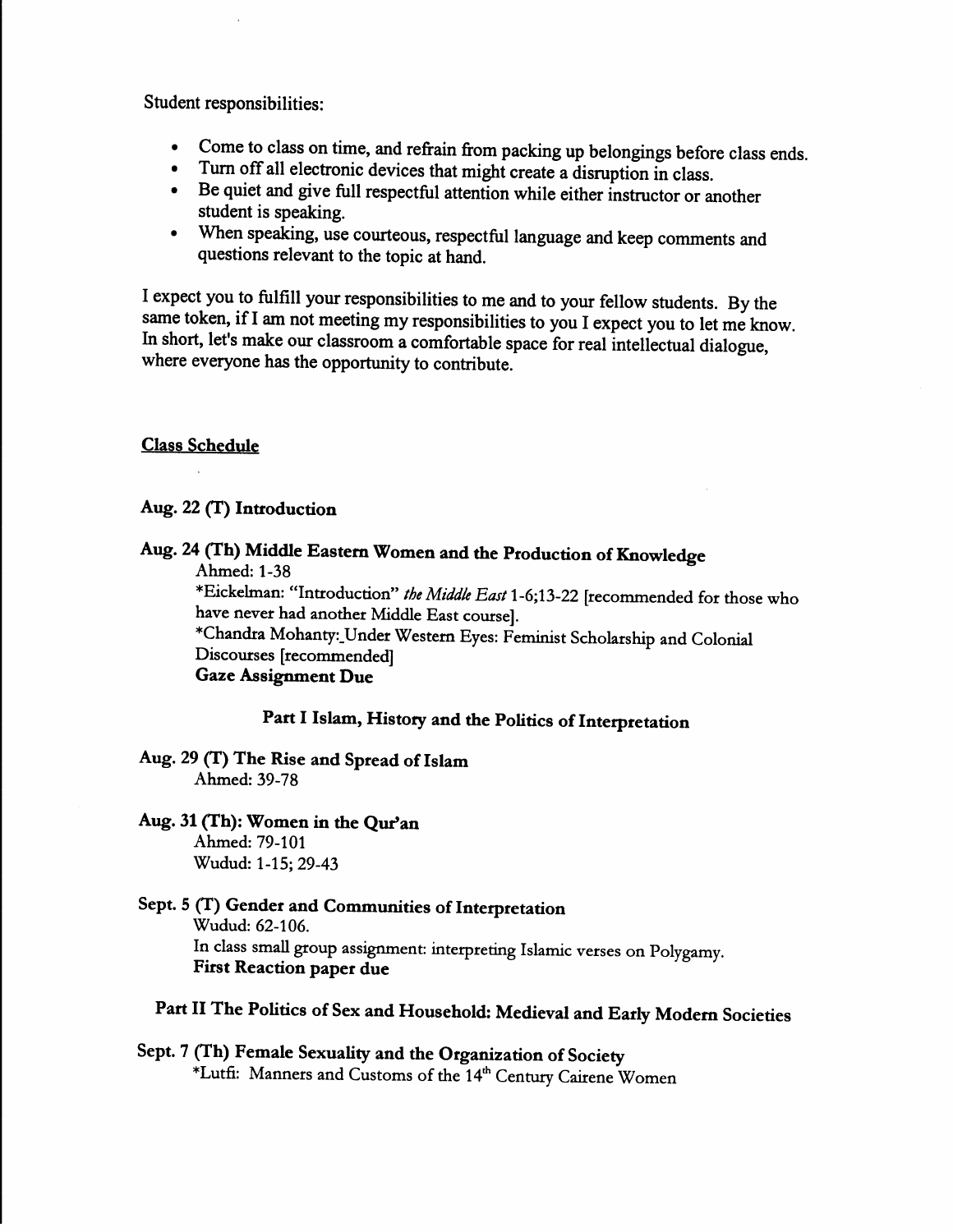\*Paula Sanders: Gendering the Ungendered Body: Hermaphrodites in Medieval Islam

\*Story from the Arabian Nights: A woman and her five suitors

## Sept. 12 (T) Gender, Class and Power

Ahmed:102-125 \*Yvonne Seng: "Invisible Women: Residents of Early Sixteenth Century Istanbul" Second reaction paper due **Group I presentation** 

# Unit III Nineteenth Century and Early 20<sup>th</sup> Century Transformations: The Politics of **Feminism and Modernity**

## Sept. 14 (Th) The Transformation of Political, Social and Economic Institutions in the 19<sup>th</sup> century

Ahmed: 127-143 \*Khalid Fahmy: "Women, Medicine and Power"

## Sept. 19 (T) Gender and Colonial Rule: Representation and the Civilizing Mission \*Edward Said: "Orientalism" \*Julia Clancy Smith: "Islam, Gender and Identities in the Making of French Algeria" \*Marnia Lazreg: "Exposing and Reconstructing Algerian Identity" [recommended]

## Sept. 21 (Th) Class Discussion: Dreams of Trespass: Tales of a Harem Girlhood **First Book Report Due**

### Sept. 26 (T) Modernity and "the New Woman"

\*Afsaneh Najmabadi: "Unveiled Bodies, Veiled Discourses" \*Afsaneh Najmabadi: "Creating an Educated Housewife in Iran"

## Sept. 28 (Th) "The Liberation of Women"

Ahmed: 144-168 \*Qasim Amin: "The Liberation of Women" In class reading: Bahithat al-Badiyya: "A Lecture to the Ummah Party" **Group 2 Presentation Third Reaction Paper Due** 

### Unit IV. The Politics of Gender, Nation and State

#### Oct.3 (T) Gender, and Nation

\*Partha Chatterjee: The Nationalist Resolution of "The Woman Question" \*Deniz Kandiyoti: End of Empire: Islam, Nationalism and Women in Turkey \*Deniz Kandiyoti: "Identity and its Discontents" [recommended]

## Oct. 5 (Th) Nationalism and Feminism

Ahmed: 169-207 \*Julie Peteet: "Women and the Palestinian Movement: No Going Back"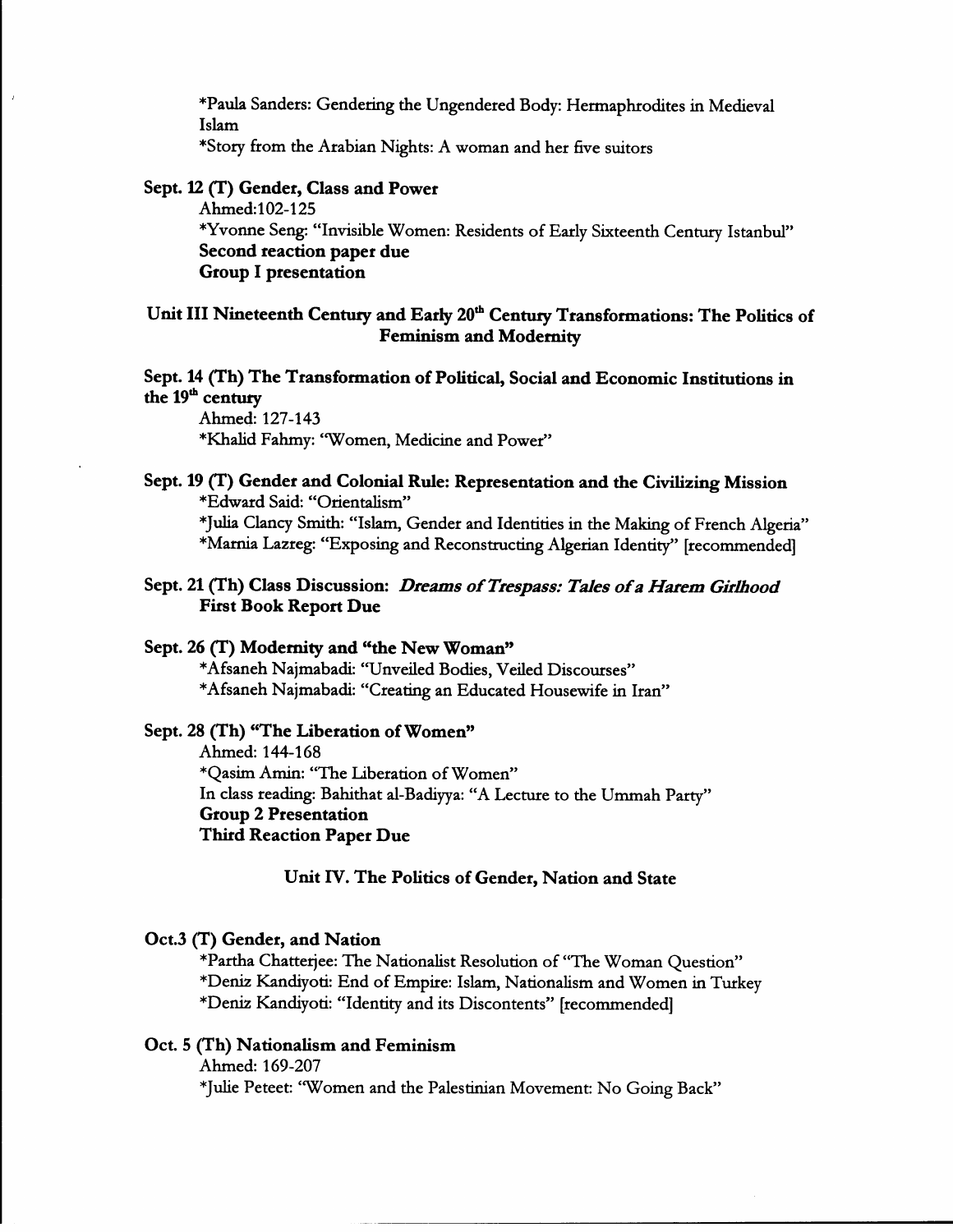\*Jayawardana: Feminism and Nationalism in the Third World [Recommended]

## Oct. 10 (T) Gender and Revolution in Algeria

\*Franz Fanon: "Algeria Unveiled" \*Lazreg: Nationalism, Decolonization and Gender Film: Algeria: Women at War

### Oct. 12 (Th) Citizenship and State

\*Soraya al-Turki: The Concept and Practice of Citizenship in Saudi Arabia \*Suad Jospeh: Lebanese Women Between the Nation and the State **Group 3 Presentation Fourth Reaction Paper Due** 

Oct. 17 (T) Fall Recess-Class cancelled

Oct. 19 (Th) In Class Midterm

Oct. 24 (T) Class Discussion: The Open Door **Book Report Due** 

#### Part V. The Politics of Law and Family

### Oct. 26 (Th) Film: Divorce, Iranian Style I Esposito and DeLong-Bas: Women in Muslim Family Law 12-46

## Oct. 31 (T) Film: Divorce, Iranian Style II Esposito and DeLong-Bas: Women in Muslim Family Law 47-70; 93-110

Nov. 2 (Th) Class Discussion **Group 4 presentation Fifth Reaction paper due** 

## Part VI. The Politics of Islamism

#### Nov. 7 (T) Islam and Feminism

Ahmed: 208-234

\*Bronwyn Wynter: "Fundamental Misunderstandings: Issues in Feminist Approaches to Islam"

\*Margot Badran: "Understanding Islam, Islamism and Islamic Feminism"

\* "Valentine Moghadam: Feminism and Islamic Fundamentalism: A Secularist Approach"

In class reading: An interview with Hibba Ra'uf

#### Nov. 9 (Th) The New Veiling

\*Arlene MacLeod: "Hegemonic Relations and Gender Resistance: The New Veiling as Accommodating Protest in Cairo."